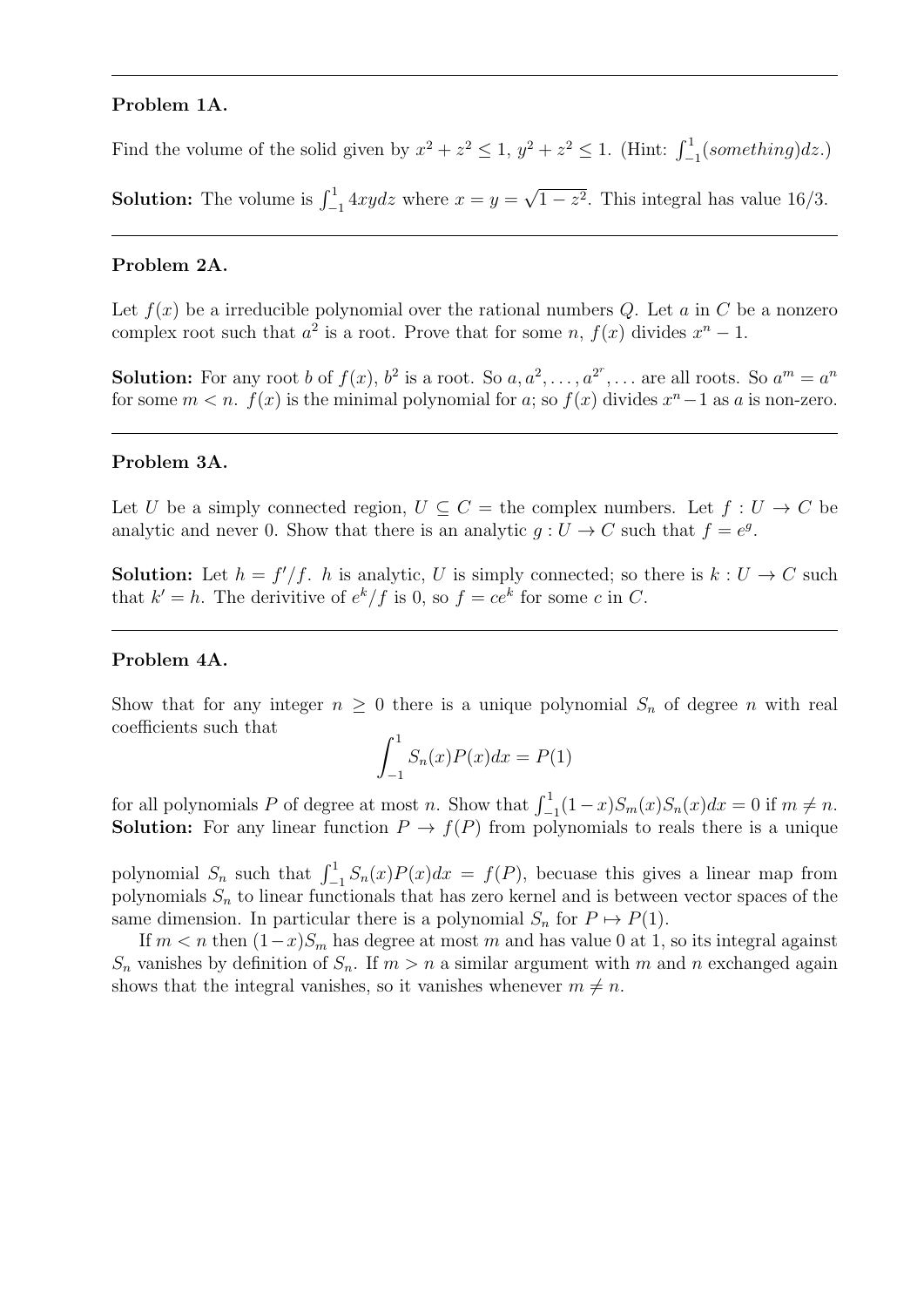## Problem 5A.

Suppose given  $a_n > 0$  such that  $\sum_{n=1}^{\infty} a_n = L < \infty$  and such that for all  $n, a_n \leq \sum_{m=n+1}^{\infty} a_m$ . Show that for all t with  $0 < t < L$  there is a subseries  $a_{n_i}$  such that  $\sum_{i=1}^{\infty} a_{n_i} = t$ .

**Solution:** For each *n* consider partial sums  $s = \sum_{i=1}^{k} a_{n_i}$  with  $n_k < n$ ; we'll say that \* holds of (n,s) iff  $s < t < s + a_n$ . Since  $t < L$  there is n, s such that \*. For any n, s with \* since  $t-s < a_n \leq \sum_{m=n+1}^{\infty} a_m$ , we can find  $n' > n$  and extend s to s' such that  $n'$ , s' has \*. This produces a subseries  $a_{n_i}$ ; since the  $a_n$  converges to 0, this subseries converges to t.

# Problem 6A.

Let G be a group. Show that if G has trivial center then its automorphism group  $Aut(G)$ has trivial center.

**Solution:** For a in G let  $g_a$  be the inner automorphism  $(g_a(x) = axa^{-1})$ . For h in  $Aut(G)$ ,  $h \circ g_a = g_{h(a)} \circ h$ . If h is in the center of  $Aut(G)$  then, for all a in G,  $g_a = g_{h(a)}$  so  $a^{-1}h(a)$  is in the center of  $G$ , so  $h$  is the identity.

## Problem 7A.

Find the Laurent expansion of

$$
f(z) = (1+z)^{-1} + (z^2 - 9)^{-1}
$$

in the set  $\{z : 1 < |z| < 3\}.$ 

Solution:

$$
\frac{1}{z} - \frac{1}{z^2} + \frac{1}{z^3} - \ldots - \frac{1}{9} - \frac{z^2}{81} - \frac{z^4}{729} - \ldots
$$

#### Problem 8A.

Let  $A$  be an  $n$  by  $n$  real matrix such that all entries not on the diagonal are positive, and the sum of the entries in each row is negative. Show that the determinant of A is non-zero.

#### Solution:

Proof by induction on the size of the matrix. Add a suitable multiple of the first column from each other column to kill all entries in the first row other than the first. Then the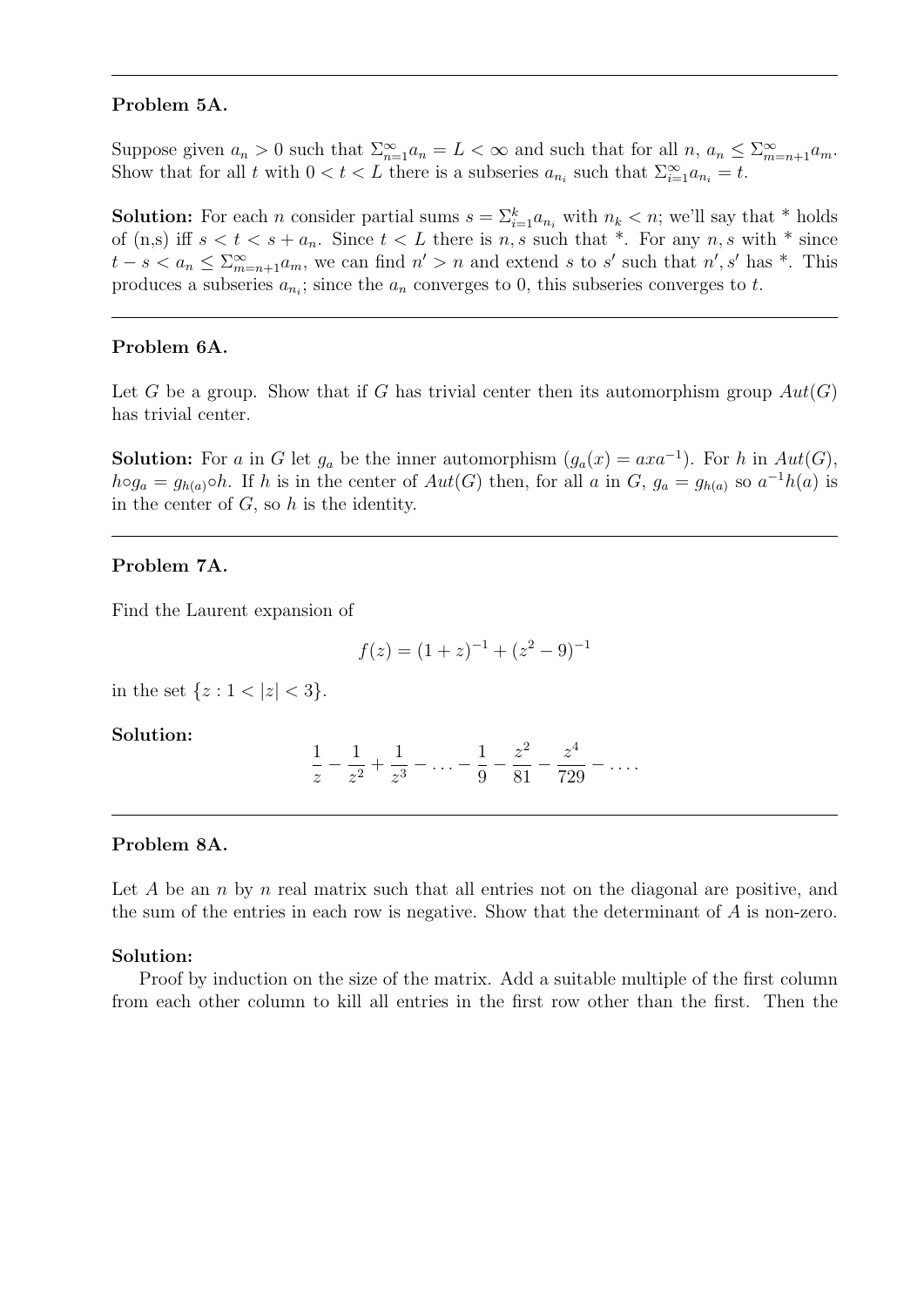$(n-1) \times (n-1)$  matrix formed by the crossing off the first row and column still has the property in the question, so its determinant is nonzero by induction. The determinant of the original matrix is this determinant times the first entry, so is also nonzero.

## Problem 9A.

The Bessel function  $J_1(x) = a_0 + a_1x + a_2x^2 + \cdots$  satisfies the differential equation

$$
x^{2}\frac{d^{2}J_{1}}{dx^{2}} + x\frac{dJ_{1}}{dx} + (x^{2} - 1)J_{1} = 0
$$

and also has derivative 1 at 0. Find the coefficients  $a_n$ .

**Solution:** Looking at the coefficient of  $x^n$  in the differential equation gives

$$
n(n-1)a_n + na_n + a_{n-2} - a_n = 0
$$

so

$$
a_n = -a_{n-2}/(n-1)(n+1).
$$

As  $a_0 = 0$ ,  $a_1 = 1$ , this gives  $a_n = 0$  for n even, and  $a_{2m+1} = (-1)^m / 4^m m! (m+1)!$  for  $n = 2m + 1$  odd.

#### Problem 1B.

For which pairs of real numbers  $(a, b)$  does the series  $\sum_{n=3}^{\infty} n^a (\log n)^b$  converge?

#### Solution:

By the integral test this is equivalent to asking for convergence of the integral

$$
\int_{x=3}^{\infty} x^a (\log x)^b dx
$$

This converges if  $a < -1$  and diverges if  $a > -1$  by comparison with  $\int x^s dx$ . If  $a = -1$  then it converges for  $b < -1$  and diverges if  $b > -1$  again by doing the integral explicitly, using the fact that the derivative of  $(\log x)^{b+1}$  is  $(b+1)(\log x)^{b}x^{-1}$ . For  $a=b=-1$  it diverges as the derivative of  $\log \log x$  is  $x^{-1}(\log x)^{-1}$ .

## Problem 2B.

Let k be one of the fields  $\mathbb{C}$ ,  $\mathbb{R}$ ,  $\mathbb{Q}$ ,  $\mathbb{F}_{4044121}$  (the finite field with  $4044121 = 2011^2$  elements; 2011 is prime).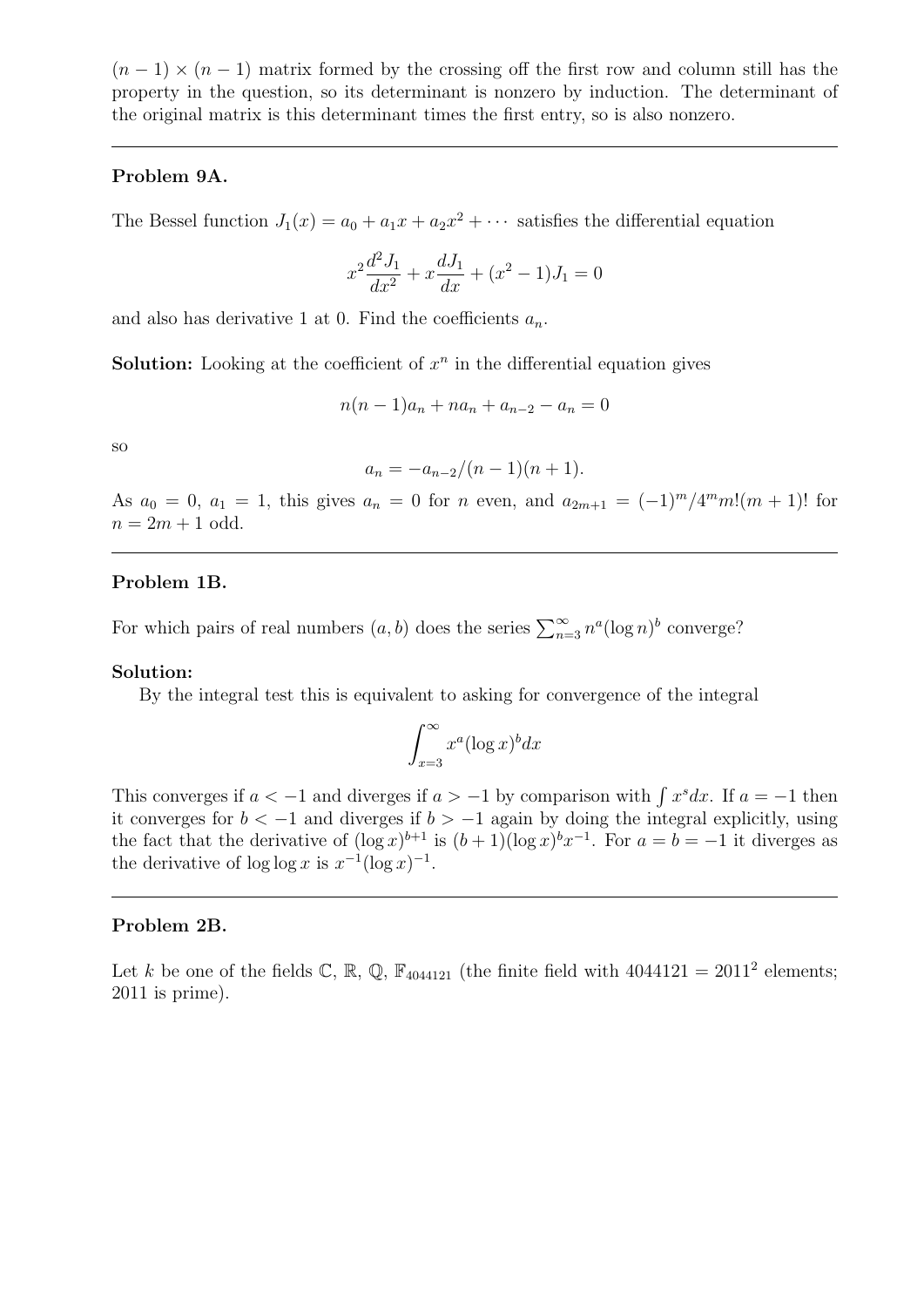For which of the above choices of k is the ring  $k[x]/(x^4 + 6x - 12)$  a field? (Here  $(x^4 +$  $6x - 12$ ) denotes the ideal in  $k[x]$  generated by  $x^4 + 6x - 12$ .

**Solution:** In each case, the quotient ring is a field if and only if  $x^4 + 6x - 12$  is irreducible in k[x]. It is not irreducible in  $\mathbb{R}[x]$  because all irreducible polynomials with real coefficients have degree  $\leq 2$ , and it is not irreducible in  $\mathbb{C}[x]$  because it has a root. In  $\mathbb{F}_{2011}$  it is either reducible (in which case it is also reducible in  $\mathbb{F}_{4044121}$ ), or it is not reducible, in which case if  $\alpha$  is a root in the algebraic closure then that root lies in  $\mathbb{F}_{2011^4}$ , so it is quadratic over  $\mathbb{F}_{2011^2}$ , and therefore the polynomial has a quadratic factor over that field and is therefore again reducible. Finally,  $x^4 + 6x - 12$  is irreducible in  $\mathbb{Z}[x]$  because it is an Eisenstein polynomial with  $p = 3$  (but not  $p = 2$ ), hence by Gauss's lemma it is irreducible in  $\mathbb{Q}[x]$ .

Therefore the given ring is a field only for the field  $k = \mathbb{Q}$  (among the given fields).

## Problem 3B.

If a and b are points in the open unit disk of the complex plane, show that there is a holomorphic map from the open unit disc onto itself with holomorphic inverse that takes a to b.

**Solution:** It is sufficient to do the case  $a = 0$ , because for the general case one can just compose a map taking  $a$  to 0 with a map taking 0 to  $b$ . The Moebius transformation taking z to  $(z + b)/(z\overline{b} + 1)$  takes  $a = 0$  to b.

## Problem 4B.

The sequence  $u_n$  is defined by  $u_0 = 0$ ,  $u_1 = 1$ ,  $u_n = 3u_{n-1}+u_{n-2}$ . Calculate  $\lim_{n\to+\infty} u_n/u_{n-1}$ .

**Solution:**  $u_n$  is given by a linear combination of the powers  $\lambda_1^n$ ,  $\lambda_2^n$  of  $\lambda^2 = 3\lambda + 1$  (with **Solution:**  $u_n$  is given by a linear combination of the powers  $\lambda_1^2$ ,  $\lambda_2^3$  of  $\lambda^2 = 3\lambda + 1$  (with non-zero coefficients), so the limit of the ratio  $u_n/u_{n-1}$  is the root  $(3 + \sqrt{13})/2$  of largest absolute value.

#### Problem 5B.

Prove that a continuous map from a compact metric space to a metric space has closed image.

Solution: This follows from the facts that the image of a compact set under a continuous map is compact, and any compact subset of a metric space is closed, both of which are standard bookwork.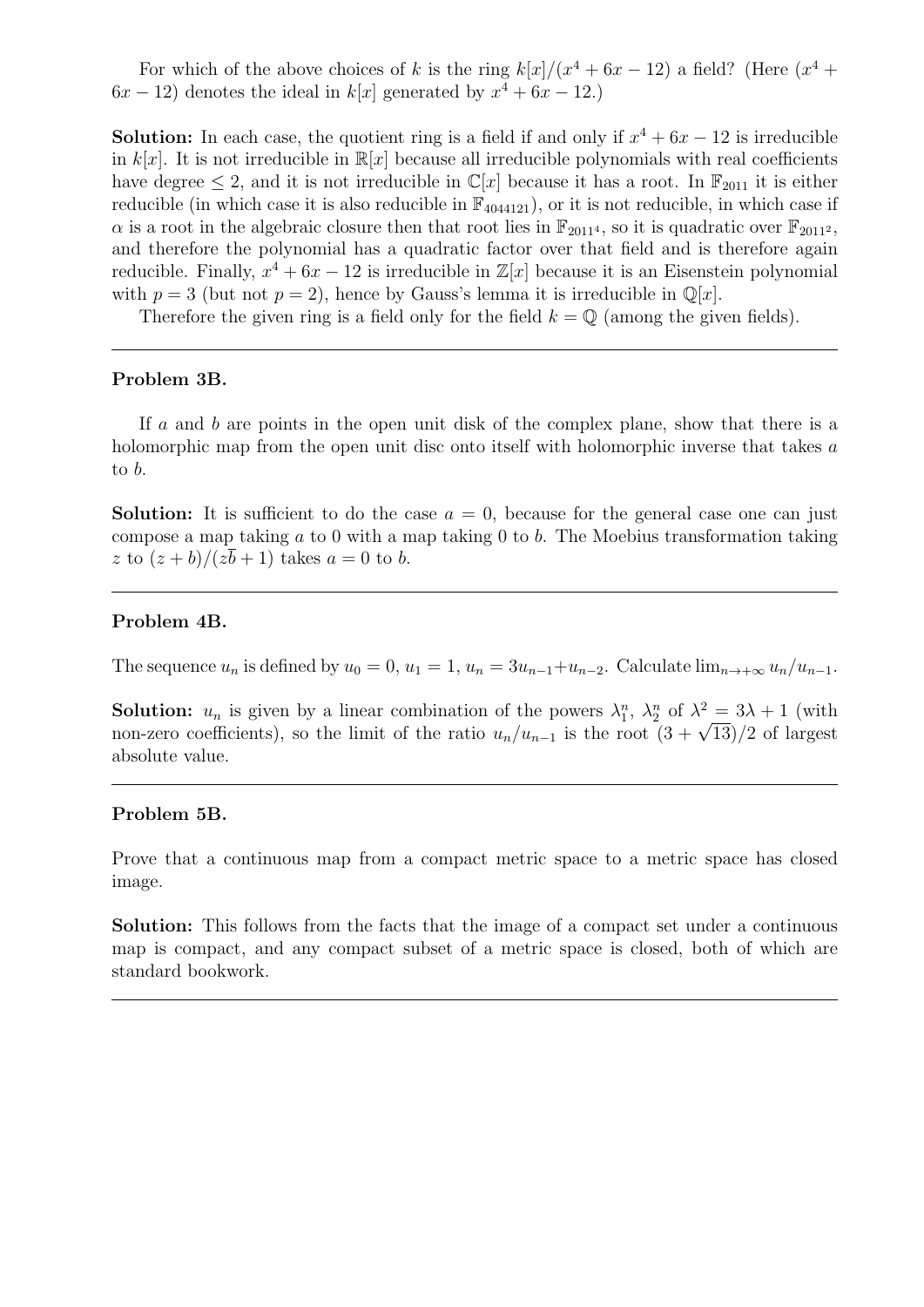# Problem 6B.

- (a) Show that if every element of a group has order 1 or 2 then the group is abelian.
- (b) Show that there is a non-abelian group such that every element has order 1 or 3.

**Solution:** (a)  $abab = (ab)^2 = 1$  so  $ab = b^{-1}a^{-1}$ , but  $a = a^{-1}$  and  $b = b^{-1}$  so  $ab = ba$ .

(b) Use the group of order 27 of 3 by 3 matrices over the field with 3 elements that are upper triangular with diagonal elements 1.

# Problem 7B.

Find

$$
\int_0^{2\pi} \frac{1}{1 + \frac{1}{2}\sin(\theta)} \, d\theta.
$$

**Solution:** Put  $z = e^{i\theta}$ . Then the integral is

$$
\int_C \frac{1}{1 + \frac{1}{2} \frac{z - z^{-1}}{2i}} \, \frac{dz}{iz},
$$

where C is the unit circle with a positive orientation. The only singularity inside of C is at where C is the unit circle with a posi<br> $z = (-2 + \sqrt{3})i$ . The residue there is 2

so the answer is

$$
\frac{4\pi}{\sqrt{3}}.
$$

√ 3i ,

# Problem 8B.

Compute  $A^{100}$  where A is the matrix  $\begin{pmatrix} 3/2 & 1/2 \\ 1/2 & 1/2 \end{pmatrix}$  $-1/2$  1/2  $\setminus$ .

**Solution:** The only eigenvalue of A is 1, and the only eigenvectors are multiples of  $v = \begin{pmatrix} 1 \\ -1 \end{pmatrix}$  $\begin{pmatrix} 1 \\ -1 \end{pmatrix}$ . The matrix A takes v to v and u to  $u + v/2$  where  $u = \begin{pmatrix} 1 \\ 0 \end{pmatrix}$  $\binom{1}{0}$ . So  $A^{100}$  takes v to v and u to  $u + 50v$ , so is  $\binom{51,50}{-50,-49}$ .

(Alternative solution:  $A^{100} = ((A(((A^3)^2)^2)^2)^2)$ .)

Problem 9B.